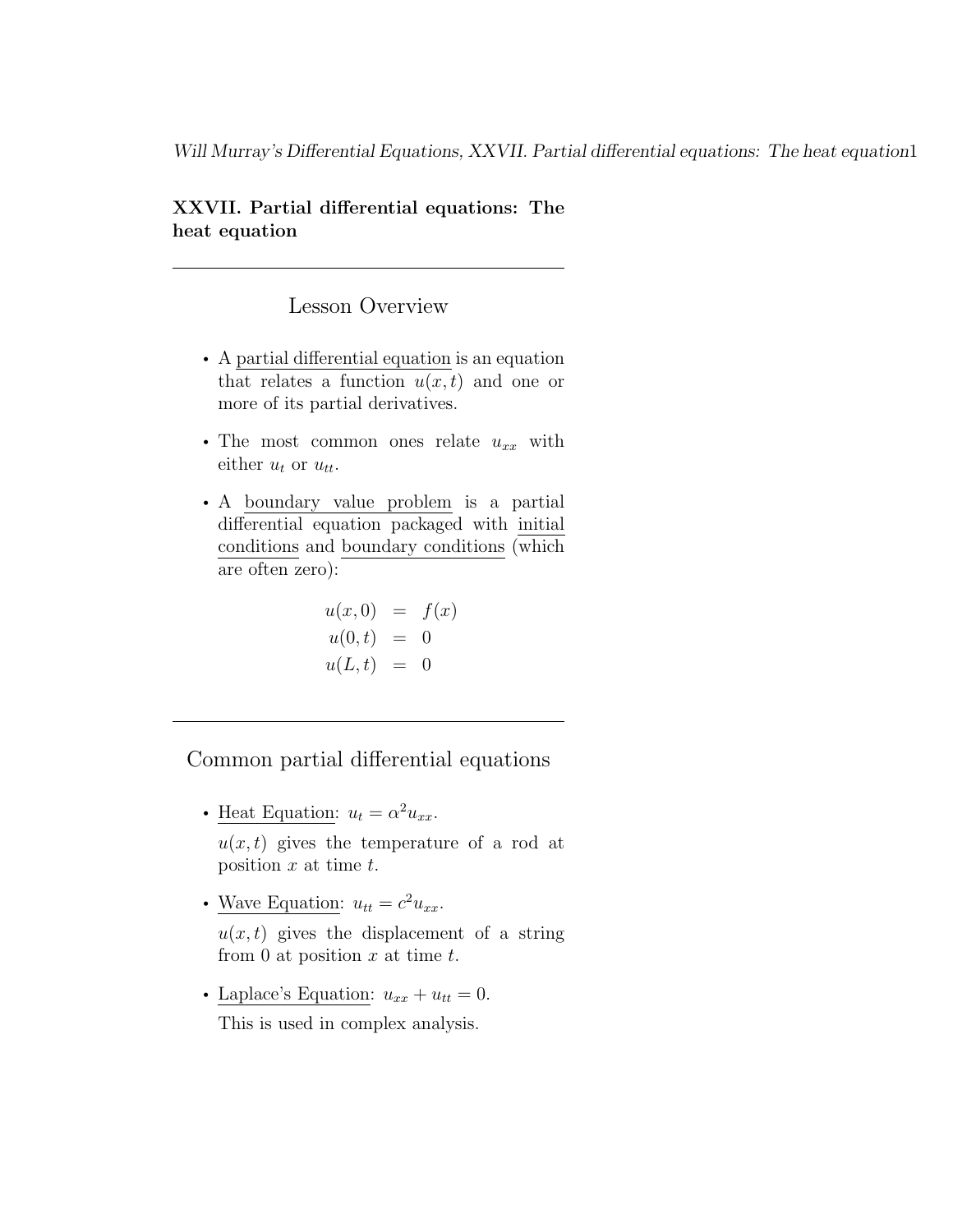Will Murray's Differential Equations, XXVII. Partial differential equations: The heat equation2

#### Example I

Give a physical interpretation for each element of the boundary value problem associated with the heat equation:

$$
u_t = \alpha^2 u_{xx}
$$
  
 
$$
u(x, 0) = f(x), 0 \le x \le L
$$
  
 
$$
u(0, t) = 0, t \ge 0
$$
  
 
$$
u(L, t) = 0, t \ge 0
$$

- $\alpha^2$  is a constant of thermal diffusivity that depends on the type of material in the rod. (Typical values are found in the chart on page 612 in Boyce. Silver, which is highly conductive, has  $\alpha^2 = 1.71$ . Cast iron has  $\alpha^2 = 0.12$ . Water has  $\alpha^2 = 0.00144$ .)
- The experimenter must also measure and tell us the initial temperature everywhere in the rod:

$$
u(x,0) = f(x), 0 \le x \le L
$$

• The experimenter must tell us what will happen at the ends of the rod. A common plan is to pack the ends in ice so that they stay at temperature 0. (So heat will flow out of the rod through the ends and we expect that it will gradually cool down.)

### Example II

Give a physical interpretation for each element of the boundary value problem associated with the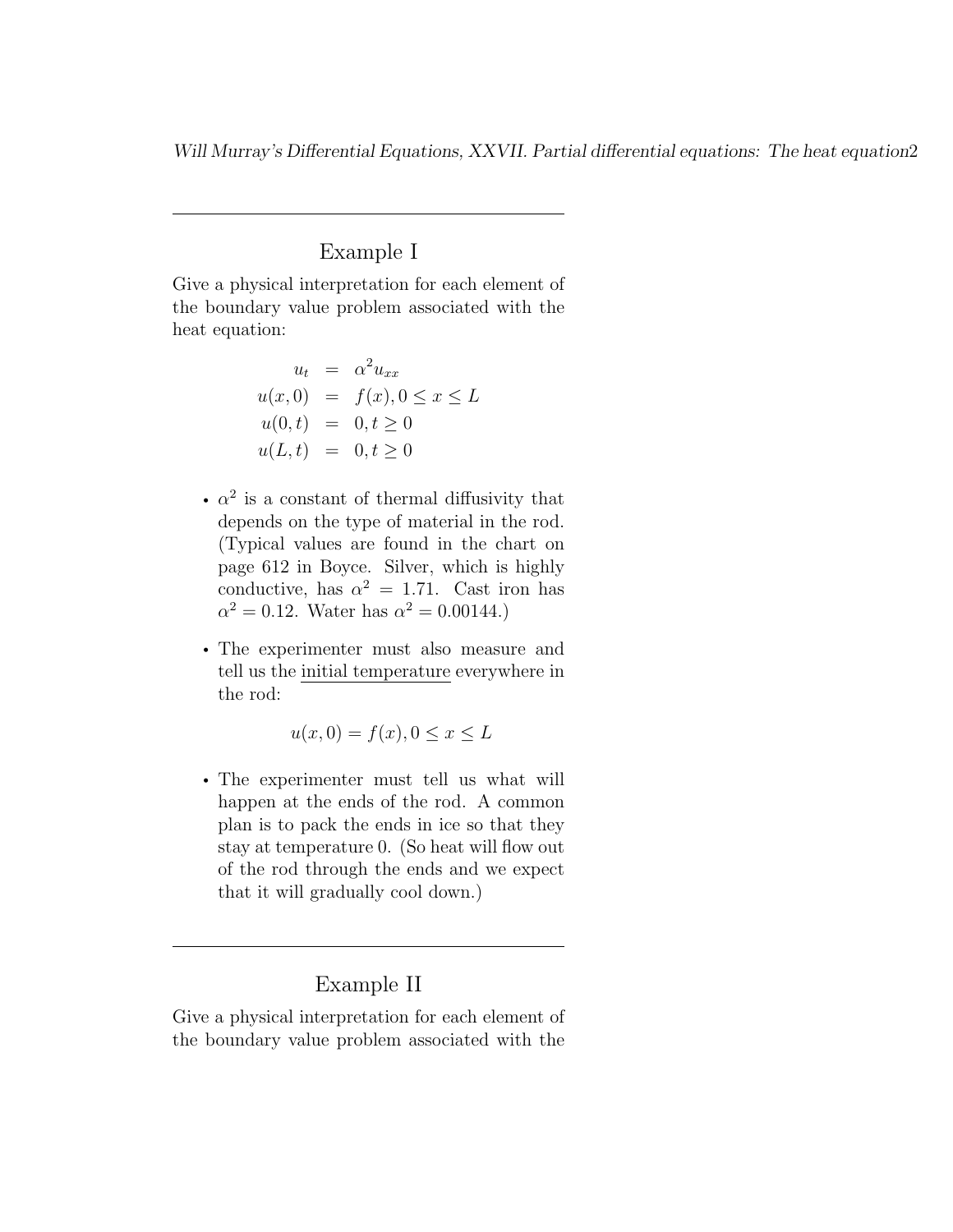heat equation:

$$
u_t = \frac{1}{4} u_{xx}
$$
  
\n
$$
u_x(0, t) = 0, t \ge 0
$$
  
\n
$$
u_x(1, t) = 0, t \ge 0
$$
  
\n
$$
u(x, 0) = 1 - x^2, 0 \le x \le 1
$$

- $\alpha^2$  is a constant of thermal diffusivity that depends on the type of material in the rod.
- The experimenter must also measure and tell us the initial temperature everywhere in the rod:

$$
u(x,0) = f(x), 0 \le x \le L
$$

• Before, the ends of the rod were packed in ice, so they stayed at temperature  $u = 0$  and heat left the rod through the ends. Now, the ends of the rod are insulated, so that no heat can leave the rod. No heat leaving means that the partial derivative is  $u_x = 0$ .)

## Example III

Give a physical interpretation for each element of the boundary value problem associated with the wave equation:

$$
u_{tt} = c2 u_{xx}
$$
  
u(x, 0) = f(x), 0 \le x \le L  

$$
u(0, t) = 0, t \ge 0
$$
  

$$
u(L, t) = 0, t \ge 0
$$

•  $c^2$  is a constant of elasticity that depends on the type of material in the string.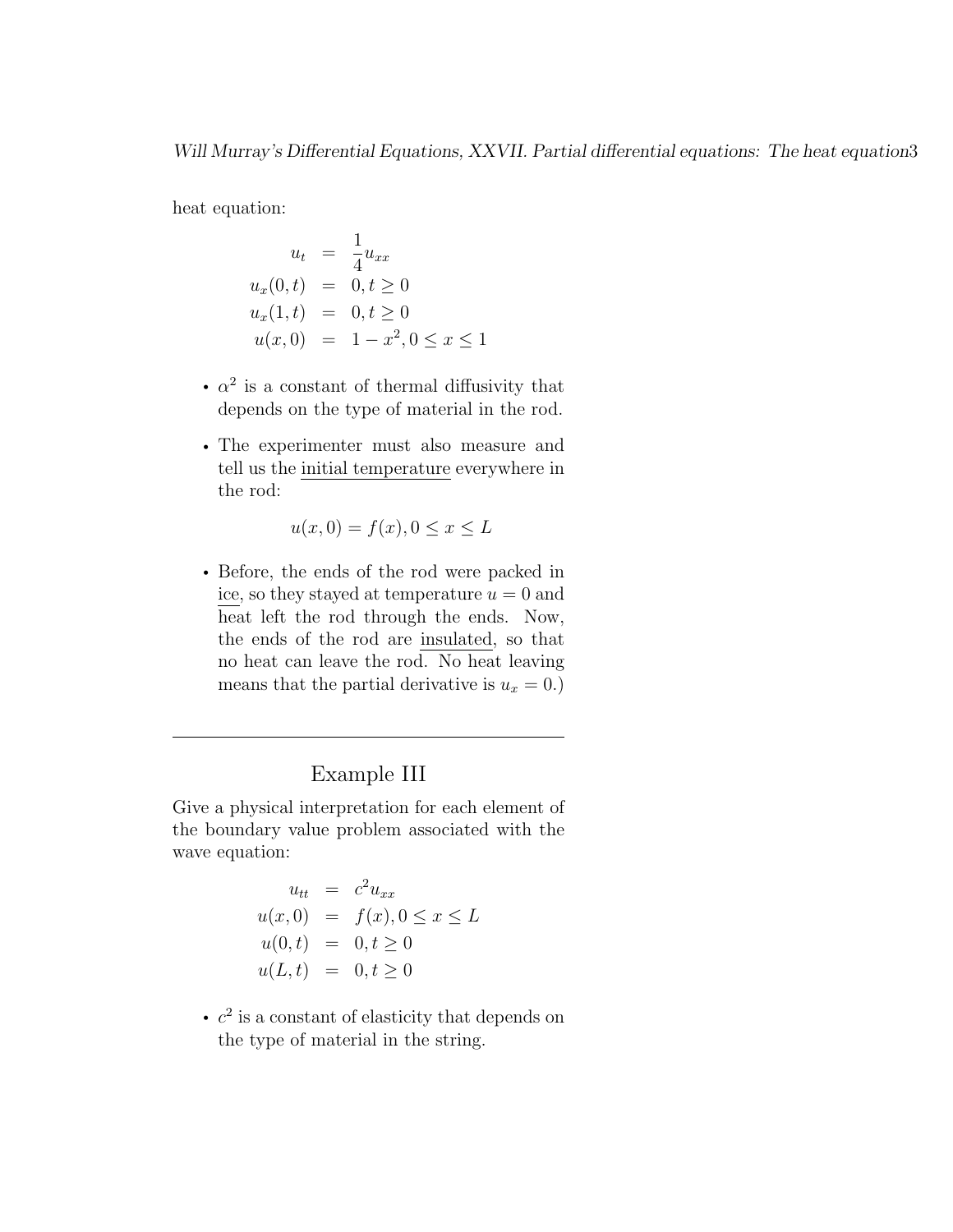Will Murray's Differential Equations, XXVII. Partial differential equations: The heat equation4

• The experimenter must also measure and tell us the initial position of the string everywhere:

$$
u(x,0) = f(x), 0 \le x \le L
$$

• The ends of the string are pinned down.

## Example IV

Check that each of the following functions is a solution to the wave equation  $u_{tt} = 9u_{xx}$ :

- A.  $u(x, t) = \cos(x) \sin(3t)$
- B.  $u(x,t) = \cos(x)\cos(3t)$
- C.  $u(x,t) = e^t e^{\frac{x}{3}}$
- D.  $u(x,t) = e^{3t}e^x$
- E.  $u(x, t) = \sin(3t + x)$

## Example IV

 $u_{tt} = 9u_{xx}$ 

A. 
$$
u(x,t) = \cos(x)\sin(3t)
$$

$$
u_x = -\sin(x)\sin(3t)
$$

$$
u_{xx} = -\cos(x)\sin(3t)
$$

$$
u_t = 3\cos(x)\cos(3t)
$$

$$
u_{tt} = -9\cos(x)\cos(3t)
$$

$$
u_{tt} = 9u_{xx}\checkmark
$$

B. Similar.